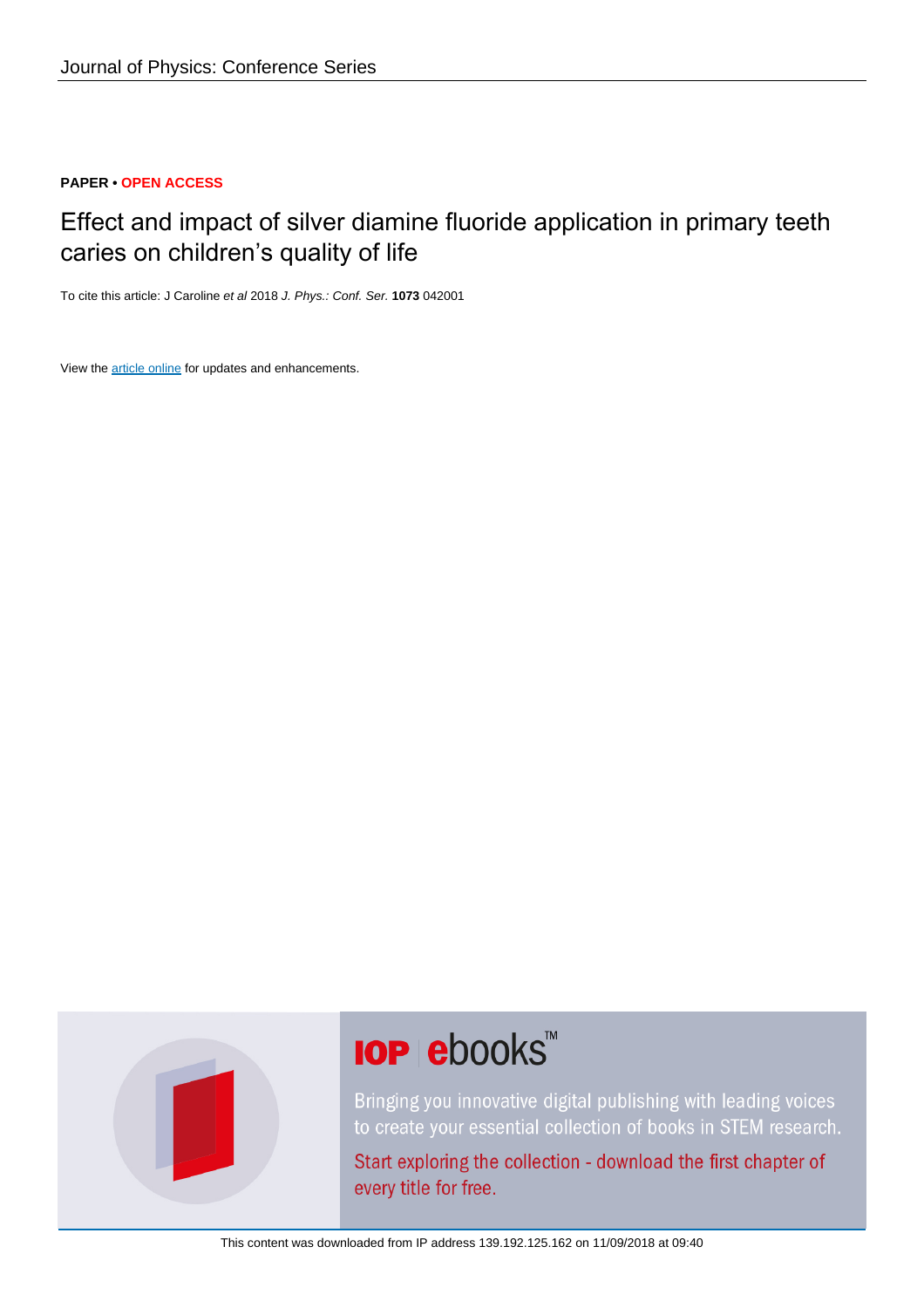**1234567890** ''"" IOP Conf. Series: Journal of Physics: Conf. Series **1073** (2018) 042001 doi :10.1088/1742-6596/1073/4/042001

## **Effect and impact of silver diamine fluoride application in primary teeth caries on children's quality of life**

**J** Caroline<sup>1</sup>, **D** A Maharani<sup>1</sup>, M Adiatman<sup>1</sup>, A Rahardjo<sup>1\*</sup> and M Callea<sup>2</sup>

<sup>1</sup>Department of Dental Public Health and Preventive Dentistry, Faculty of Dentistry, Universitas Indonesia, Jakarta, 10430, Indonesia 2 Unit of Dentistry, Bambino Gesù Children Hospital, IRCCS, Rome, Italy

\*E-mail address: antonrahardjo@gmail.com

**Abstract.** Caries is the greatest oral health problem in children aged 3–5 years in Indonesia. Early caries treatment can heal toothache and increase quality of life. Silver diamine fluoride (SDF) is used to treat primary teeth caries. Herein, we evaluated the quality of life of 59 children aged 3–5 years 3 months after SDF application. Mothers were given a quality of life questionnaire before and after application. After SDF application, 89.36% of caries were arrested and the quality of life of the children had significantly increased ( $p < 0.05$ ). SDF was effective in treating primary teeth caries and increasing children's quality of life.

#### **1. Introduction**

Caries is a relatively significant health problem in Indonesia. Data from the Indonesia Basic Health Research (Riskesdas) in 2007 stated that the national decay-missing-filled teeth (DMFT) index was 4.85 [1]. According to the Indonesian health minister in 2005, tooth and oral disease was ranked 1 of 10 among the most frequent disease complaints in Indonesian people; 62.4% of citizens admitted that their work/study activity was disturbed by tooth pain for an average of 3.86 days per year [2].

Caries prevalence in toddlers was reported to be high; according to a survey from the Faculty of Dentistry Hassanudin University in Malili, 70% of toddlers in Malili had dental caries [3]. A high caries prevalence in toddlers also was found in Tasikmalaya city. In 2012, in a kindergarten in Tasikmalaya city, Hermawati showed that 77% of students (aged  $3-5$  years) had a high degree of caries (def-t  $> 2.7$ ) [4]. Meanwhile, in 2012 in Serpong, South Tangerang, Maharani showed an average DMFT of 5.45 in children aged 3–5 years [5]. Therefore, toddlers, particularly those aged 3–5 years, are considered to be highly susceptible to the development of dental caries.

The most frequent symptoms of dental caries are pain and an uncomfortable sensation around the teeth and in the oral cavity. Thus, caries is significantly related to quality of life [6]. Severe caries may affect children's growth and development due to reduced food intake caused by loss of appetite. Growth also may be inhibited in cases of caries with pulp inflammation and abscess because the caries spreads to the pulp and disturbs the body metabolism. Treating the caries may initiate proper growth and increase the quality of life in children [7].

Some effective ways to treat enamel and dentin caries in primary teeth include glass ionomer cement restoration, pit and fissure sealant [8], topical fluoride [9], and silver diamine fluoride (SDF), which has

1 Content from this work may be used under the terms of the[Creative Commons Attribution 3.0 licence.](http://creativecommons.org/licenses/by/3.0) Any further distribution of this work must maintain attribution to the author(s) and the title of the work, journal citation and DOI. Published under licence by IOP Publishing Ltd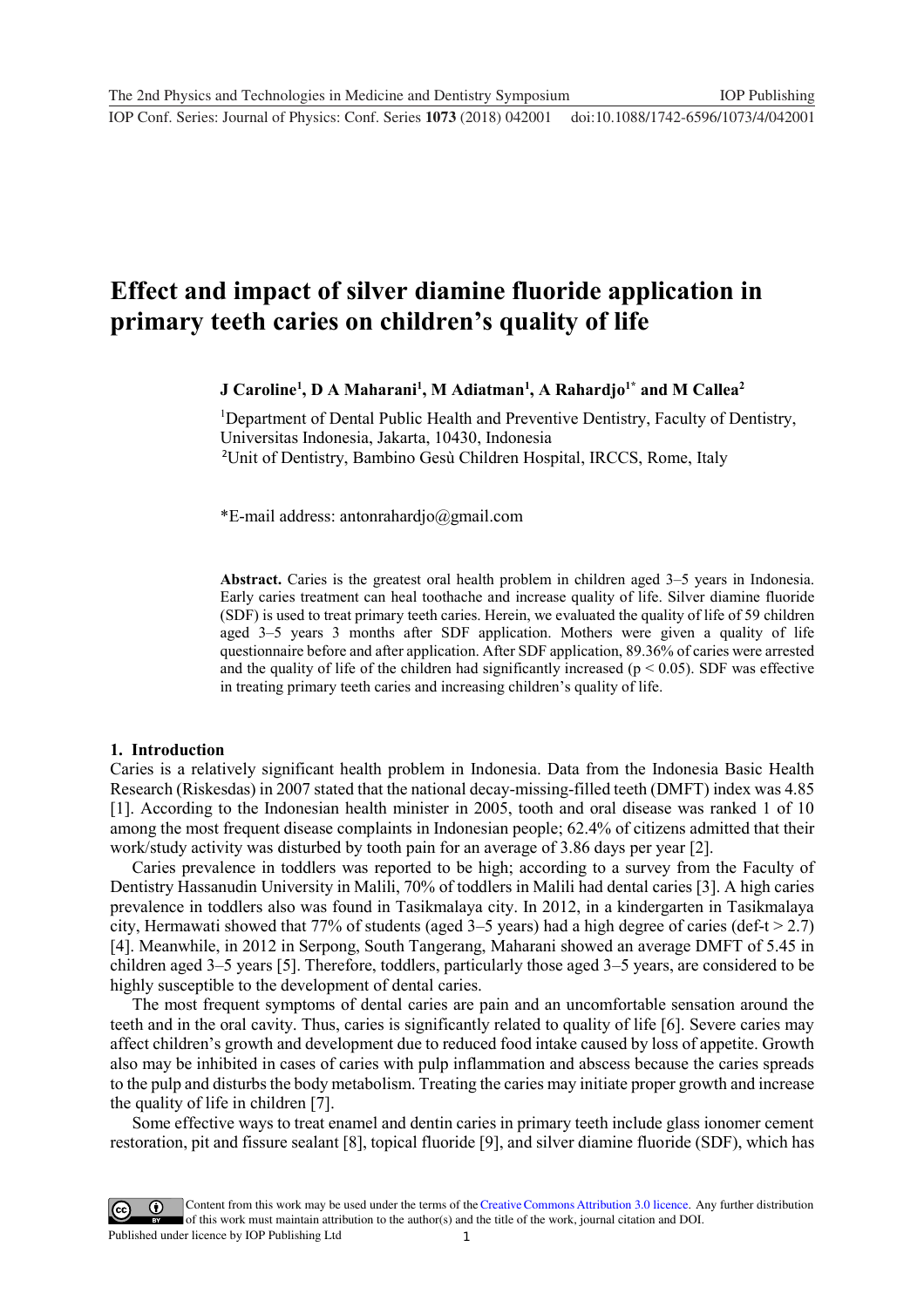been widely applied in Australia, Japan, and Brazil [10]. SDF can reduce tooth demineralization caused by caries and can inhibit the growth of cariogenic multispecies biofilms [11].

SDF has been proven effective in inhibiting dentin and enamel caries and can be used to treat primary teeth caries in children, particularly less cooperative children. SDF application is an easy, cost-effective, and simple procedure that directly inhibits and prevents the development of caries [10]. Its application in primary teeth caries directly arrests caries, thereby allowing children with prior difficulties in chewing, eating, or performing activities to be productive again and increasing their quality of life.

According to the Indonesia Basic Health Research in 2007, data on the required treatment index showed that 23.4% (58.5 million) of people in Indonesia have tooth and oral problems and require immediate treatment, but only 29.6% (17.3 million) had been treated compared to 6.9% (17.25 million) of children in the 1–4-year age group. In the 5–9-year age group, 21.6% (54 million) children had tooth and oral problems, but only 30.9% (16.69 million) had been treated. The treatment rate for dental caries (extraction, restoration, and tooth surgery) was 38.5%. Therefore, we studied the use of SDF to fulfill the need for early caries treatment in the community [1].

SDF has been used as an alternative dental caries treatment for primary teeth in some countries such as Brazil, Argentina, and Japan. A study has shown that SDF was effective in treating primary teeth caries [10]. In Indonesia, studies on SDF have been performed but only in small groups [12].

In June 2012, SDF was applied in 11 toddlers in Kaka Tua Posyandu (Integrated Service Station), Cimanggis, Depok, who were subsequently evaluated in September 2012, October 2012, and June 2013. The results of June 2013 showed an absence of secondary caries in the cavity treated with SDF. However, some children developed new caries lesions in different teeth. The absence of caries in treated teeth proved the efficacy of SDF treatment for primary teeth caries. People in the local community stated that SDF application was beneficial in arresting caries and preventing tooth pain, and they did not consider the black color effect from SDF to be a problem [12].

Further large-scale studies on SDF application in Indonesia are required. To the best of our knowledge, no study has evaluated the effect of SDF treatment on children's quality of life. Therefore, the present study aimed to determine the effect of SDF application on the quality of life of Indonesian children with primary teeth caries.

#### **2. Methods**

This experimental study was conducted with a parallel control group design on children aged 3–6 years in Rama-rama Kindergarten, Serpong, Indonesia. Subjects were divided into treatment (children with active dentin caries who agreed SDF application) and control (children agreed to be examined but refused SDF application) groups. The mothers were well informed about SDF treatment for caries in children, benefits and disadvantages of SDF, how SDF works, and the application procedure. Then, the mothers were asked to fill out an informed consent and an Early Childhood Oral Health Impact Scale (ECOHIS) questionnaire that had been modified into the simplified Indonesia language (modified-ECOHIS). The modified-ECOHIS questionnaire comprised questions on the effect of primary teeth caries on the quality of life of their children as well as family.

After tooth examination, all subjects were given a new toothbrush and tooth dental health education (DHE). Subjects that met inclusion criteria were called back, and SDF was applied. After application, subjects were asked not to eat, drink, or rinse the mouth for 1 h and to brush their teeth twice a day in the morning and at night. Control subjects were not given any treatment and were only asked to brush their teeth twice a day.

All subjects were reevaluated at 3 months after SDF application, and the mothers filled out another modified-ECOHIS questionnaire regarding the effect of primary teeth caries on the quality of life of their children and family. Data on active and arrested caries and the initial and 3-month modified-ECOHIS questionnaires were calculated and compared.

Data on decayed-extracted-filled teeth (DEFT) and surface (DEFS) indices between the treatment and control groups were analyzed with the Mann–Whitney *U* test, and the caries arrested percentage was determined in both groups. The early and 3-month modified-ECOHIS scores in both groups were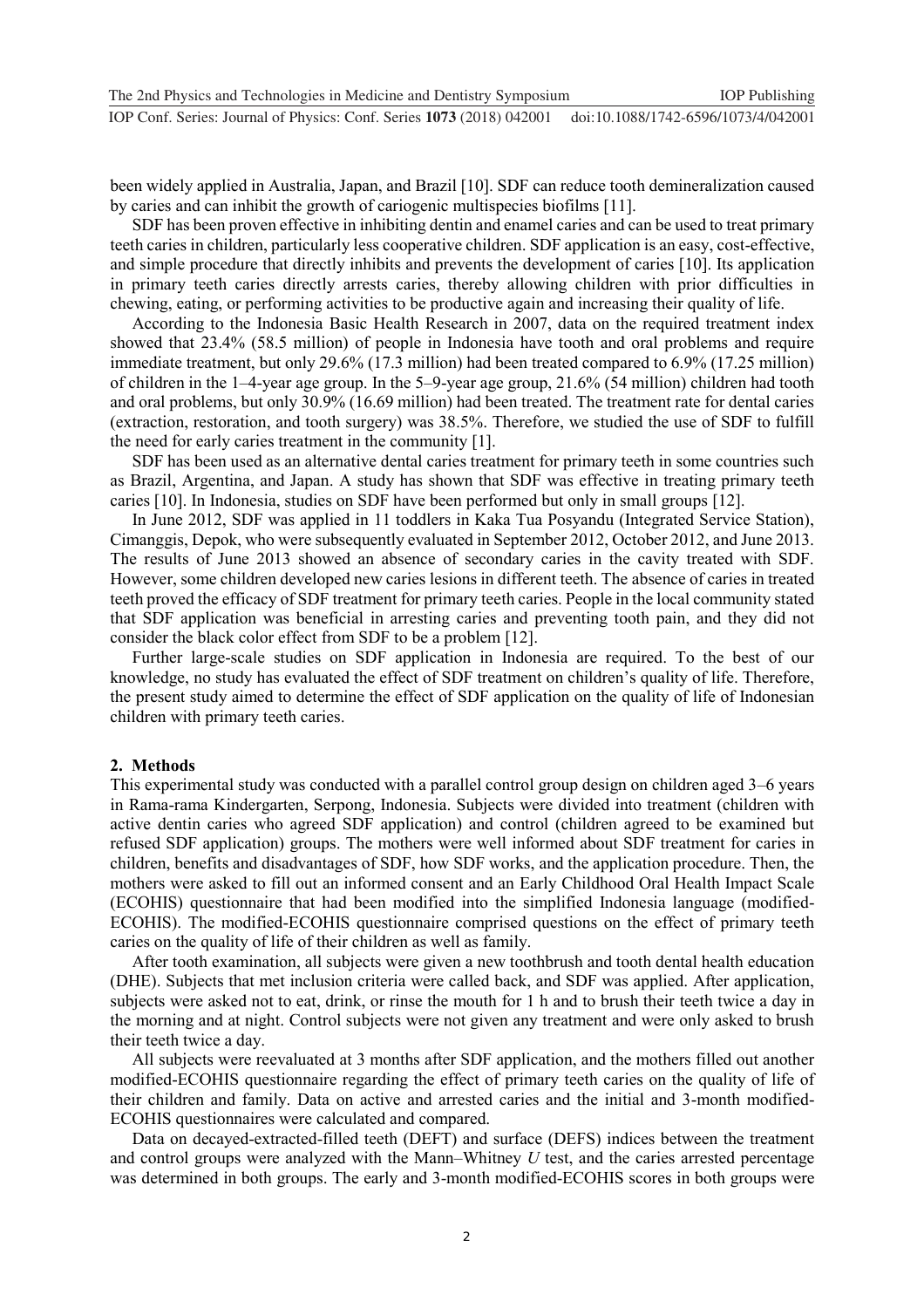analyzed with the Wilcoxon test. The level of statistical significance was set at  $P = 0.05$ , and the 95% confidence interval was set at  $\alpha = 0.05$ .

#### **3. Results**

The average rate of arrested caries was 89.36% at 3 months after SDF application (Table 1). There was no significant difference in active caries between the two groups before application, but a significant difference was noted after 3 months. Caries that were already arrested (not active caries) at the beginning were not included in the percentage of arrested caries after treatment.

| <b>Groups</b> | <b>Average Active Caries (SD)</b> | $\frac{0}{0}$ |            |                |                           |
|---------------|-----------------------------------|---------------|------------|----------------|---------------------------|
|               | <b>Before</b>                     | P value*      | After      | P value*       | <b>Arrested</b><br>caries |
| Treatment     | 10.53(7.17)                       | 0.393         | 9.41(7.97) | $0.000\dagger$ | 89.36                     |
| Control       | 8.88(5.07)                        |               | 1.38(2.64) |                | 15.54                     |

**Table 1.** Total arrested caries at 3 months after SDF application

\*Using Mann–Whitney U test.

†P < 0.05 indicates significant difference.

Table 2 shows the result of the modified-ECOHIS score. P values with the Wilcoxon test showed significant results in the total score for the treatment group before and at 3 months after SDF application, whereas no significant difference was noted in the control group. The modified-ECOHIS questionnaire included six questions evaluating the quality of life related to the subject's teeth and oral health (Table 3).

|  |  |  |  |  |  | Table 2. Quality of life before and after SDF application |
|--|--|--|--|--|--|-----------------------------------------------------------|
|--|--|--|--|--|--|-----------------------------------------------------------|

|                 | <b>Modified-ECOHIS</b><br>score (before) | <b>Modified-ECOHIS</b><br>score (after) | <b>p</b> value* |
|-----------------|------------------------------------------|-----------------------------------------|-----------------|
| Control group   | 10.35                                    | 10.85                                   | 0.117           |
| Treatment group | 10.07                                    | 11.63                                   | $0.000\dagger$  |

\*Using Wilcoxon test.

†P < 0.05 indicates significant difference.

| <b>Questions</b>                                                                       | <b>Proportion of</b><br>respondents<br>answering YES<br>$(\%)$ | Correlation<br>with DEFT | Correlation<br>with DEFS |
|----------------------------------------------------------------------------------------|----------------------------------------------------------------|--------------------------|--------------------------|
| Does your child ever feel pain in teeth,<br>mouth, or jaws because of tooth<br>cavity? | 38.80                                                          | $0.000*$                 | $0.001*$                 |
| Does your child ever have difficulty in<br>eating because of tooth cavity?             | 30.60                                                          | $0.000*$                 | $0.000*$                 |
| Does your child ever have difficulty in<br>sleeping because of tooth cavity?           | 22.40                                                          | $0.000*$                 | $0.000*$                 |
| Does your child ever feel upset or<br>frustrated because of tooth cavity?              | 28.20                                                          | $0.000*$                 | $0.000*$                 |

**Table 3.** Results of modified-ECOHIS questionnaire and its correlation with DEFT and DEFS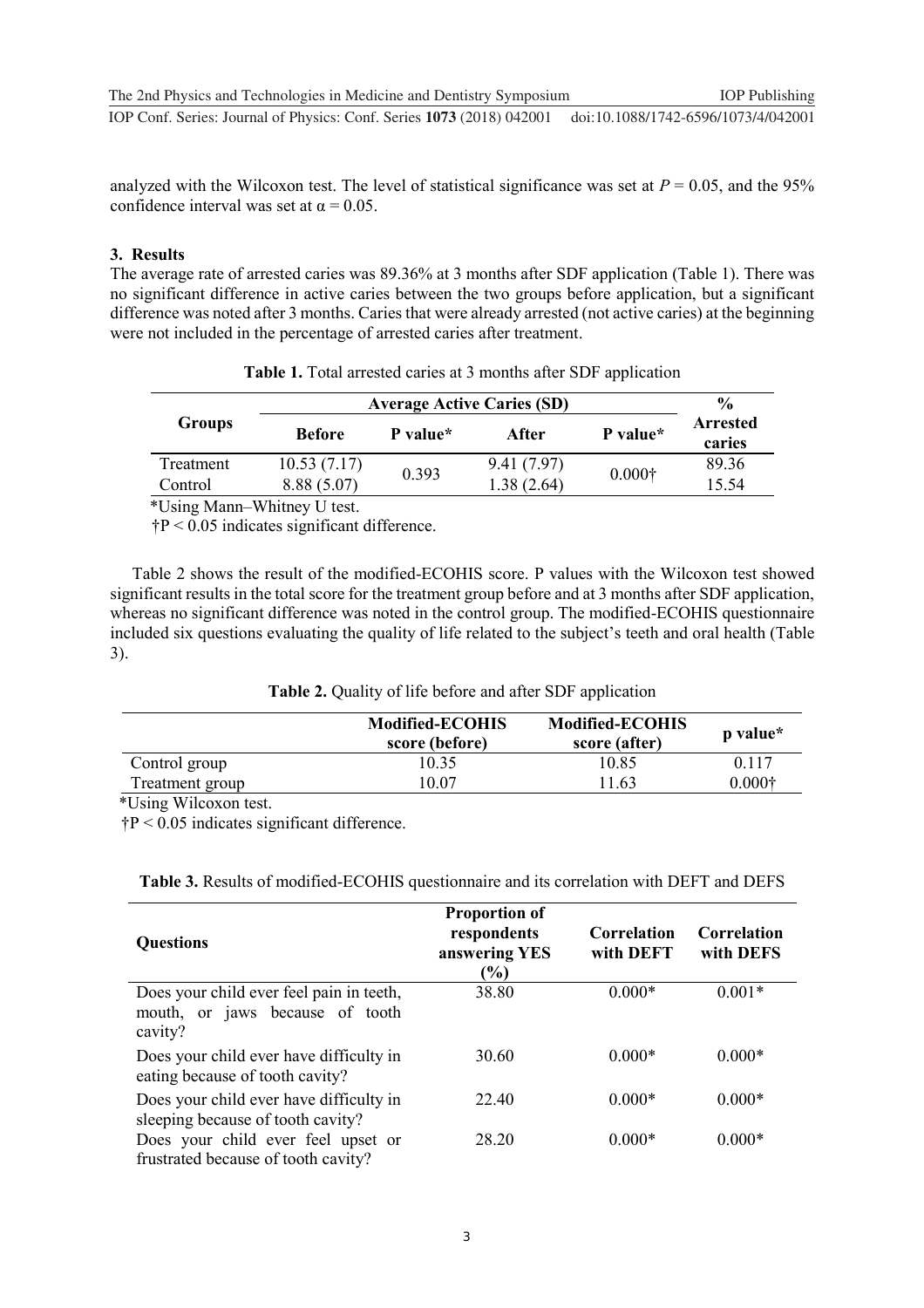The 2nd Physics and Technologies in Medicine and Dentistry Symposium IOP Publishing

**1234567890** ''"" IOP Conf. Series: Journal of Physics: Conf. Series **1073** (2018) 042001 doi :10.1088/1742-6596/1073/4/042001

| Table 3. Continue                                                                                                                  |       |          |          |
|------------------------------------------------------------------------------------------------------------------------------------|-------|----------|----------|
| Does the mother or other family<br>members ever feel upset because of<br>your child's tooth cavity?                                | 22.40 | $0.002*$ | $0.001*$ |
| Does the mother or other family<br>members ever take a day off or take up<br>working time because of your child's<br>tooth cavity? | 18.80 | $0.008*$ | $0.016*$ |

 $*P < 0.05$  indicates significant difference.

#### **4. Discussion**

Our results showed a higher rate of arrested caries in the treatment group (89.36%) than in the control group (15.54%), proving that SDF application with DHE was more effective than DHE alone. These results were compatible with those of Chu (2012) who treated active dentin caries for 24 months with DHE and SDF (treatment group) and DHE alone (control group) and found a higher prevalence of active dentin caries after 24 months in the control group [13].

Our findings suggested that SDF application in toddlers with primary teeth caries increases their quality of life. This may be indicated from the increase in the total modified-ECOHID score in the treatment group after 3 months and the significant difference noted from the nonparametric Wilcoxon test ( $P < 0.05$ ). This increase also was noted in the control group, but there was no significant difference after 3 months.

Although some of the active caries lesions became inactive in the treatment group, active caries lesions had still developed after SDF application. These caries lesions mostly occurred in the posterior teeth, as stated in a previous study, and SDF was more effective in arresting dentin caries of the upper anterior primary teeth [13]. Active caries lesions that form in the posterior teeth may be influenced by the anatomical morphology of these teeth. Posterior teeth have pits and fissures as well as deeper curves in comparison to anterior teeth, which may lead to more plaque retention in the posterior teeth. SDF application in the posterior teeth may be obstructed by plaque that still remained although the subjects had already brushed their teeth. Caries lesions may have become active again because the subjects might have eaten and drunk immediately after SDF application, although they had been reminded not to eat, drink, or rinse their mouth for 1 h after application.

The questions on the modified-ECOHIS questionnaire represented a disturbed quality of life because of dental caries problems. The Spearman test revealed a significant correlation between the scores of the modified-ECOHIS questionnaire and the subject's oral health status ( $P \le 0.05$ ), showing that subjects with poor oral health or severe caries may have a low quality of life because of tooth pain.

Our study had a few limitations. There were only 59 children in the treatment group and 26 in the control group. Thus, the efficacy of SDF application in primary teeth caries and its effect on children's quality of life were less apparent. SDF was only applied in children with dentin caries; thus, its effect on enamel and pulpal caries in primary teeth was also less apparent. This may have resulted in the recurrence of active caries although SDF had been applied and may affect the modified-ECOHIS questionnaire scores because enamel or pulpal caries lesions were still actively disturbing the children's quality of life.

Further large-scale studies on the effect of SDF application on the quality of life of children must be conducted to reinforce our results. SDF application must also be differentiated between enamel, dentin, and pulpal caries lesions, so that its effect on the quality of life in children may be more evident.